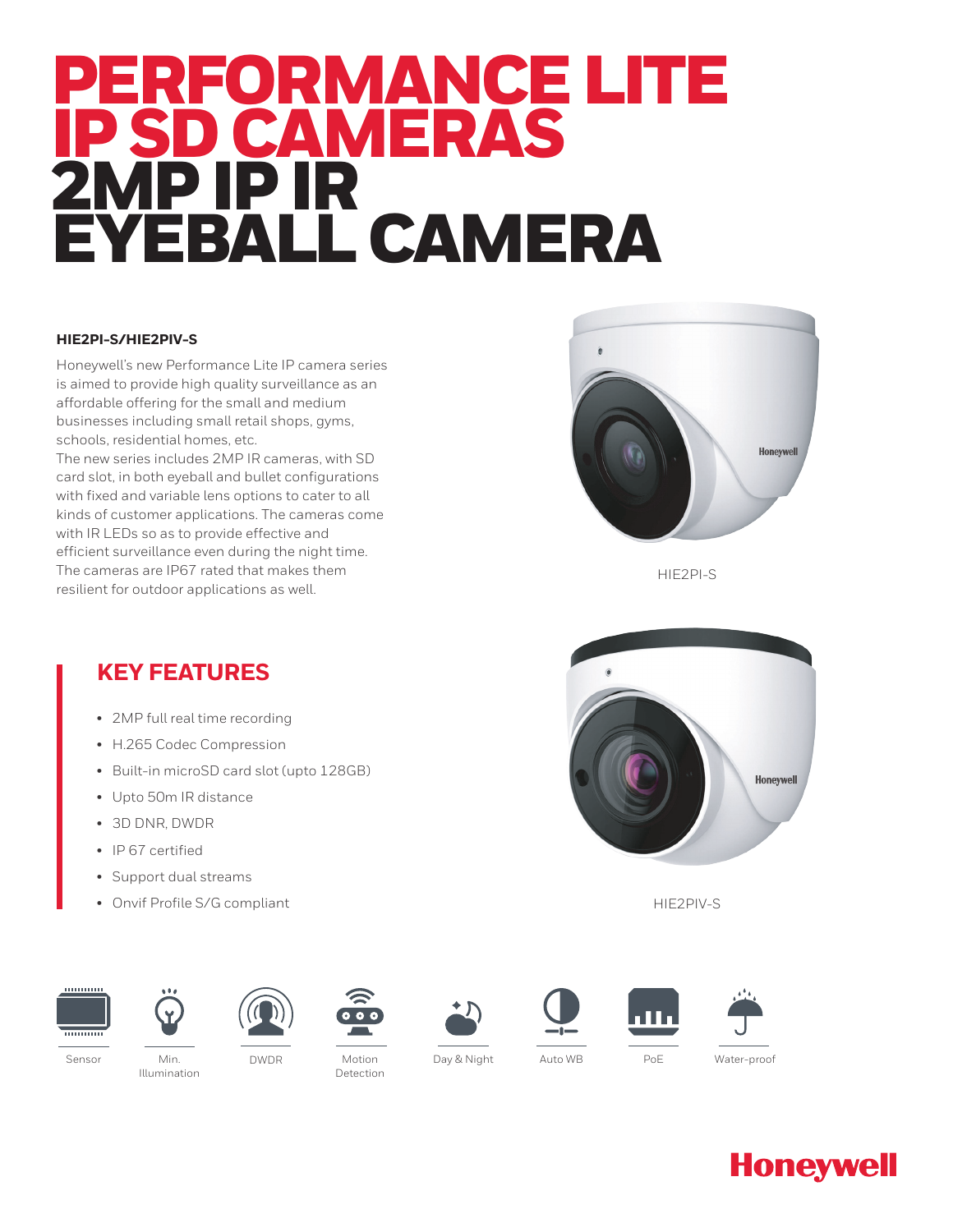# **PERFORMANCE LITE IP SD CAMERAS**

HIE2PI-S / HIE2PIV-S

# **SPECIFICATIONS**

| <b>CAMERA</b>               | HIE2PI                                                                                                         | <b>HIE2PIV</b>                                       |
|-----------------------------|----------------------------------------------------------------------------------------------------------------|------------------------------------------------------|
| Image Sensor                | 1/2.7 CMOS                                                                                                     |                                                      |
| Number of Pixels (H x V)    | 1920 x 1080                                                                                                    |                                                      |
| Electronic Shutter          | $1/25s \sim 1/100000s$                                                                                         |                                                      |
| Iris                        | Fixed Iris                                                                                                     |                                                      |
| Min Illumination            | 0.002 lux @F1.2, AGC ON; 0 lux with IR                                                                         |                                                      |
| Lens                        | 3.6 mm @F1.6, Angle of<br>View: 92 deg                                                                         | 2.8 - 12 mm @F1.4, Angle of<br>View: 92 deg ~ 33 deg |
| Day & Night                 | <b>TDN</b>                                                                                                     |                                                      |
| Wide Dynamic Range          | Digital WDR                                                                                                    |                                                      |
| <b>IMAGE</b>                |                                                                                                                |                                                      |
| Video Compression           | H.265 / H.264 / MJPEG                                                                                          |                                                      |
| <b>Compression Standard</b> | Baseline / Main / High Profile                                                                                 |                                                      |
| Resolution                  | 1080p, 720p, D1, CIF                                                                                           |                                                      |
| Number of Streams           | 2 (main stream, sub stream)                                                                                    |                                                      |
| Resolution                  | Main stream: 50 Hz 1080p/720p @(1-25fps)<br>Sub stream: 50 Hz D1/CIF/480x240 @(1-25fps)                        |                                                      |
| <b>Bit Rate</b>             | 128 Kbps - 4 Mbps                                                                                              |                                                      |
| Encode Mode                 | CBR / VBR (Freely adjustable in CBR, 5 levels in VBR)                                                          |                                                      |
| Image Settings              | ROI, Saturation, Brightness, Contrast, Wide Dynamic, Sharpen,<br>Noise reduction, De-fog, Watermark, Heartbeat |                                                      |
| ROI                         | 3 ROI                                                                                                          |                                                      |
| <b>INTERFACES</b>           |                                                                                                                |                                                      |
| Network                     | <b>RJ45</b>                                                                                                    |                                                      |
| <b>FUNCTIONS</b>            |                                                                                                                |                                                      |
| Remote Monitoring           | IE / Firefox Browsing, CMS control                                                                             |                                                      |
| Online Connection           | Simultaneous monitoring for upto 4 users; support multistream<br>real time transmission                        |                                                      |
| Network Protocol            | TCP/IP, UDP, DHCP, NTP, RTSP, DDNS, SMTP, FTP                                                                  |                                                      |
| Interface Protocol          | ONVIFS, ONVIFG                                                                                                 |                                                      |
| Motion Alarm                | Supported                                                                                                      |                                                      |
| IR Distance                 | 20-30 m                                                                                                        | $30 - 50$                                            |
| IP Rating                   |                                                                                                                | <b>IP67</b>                                          |